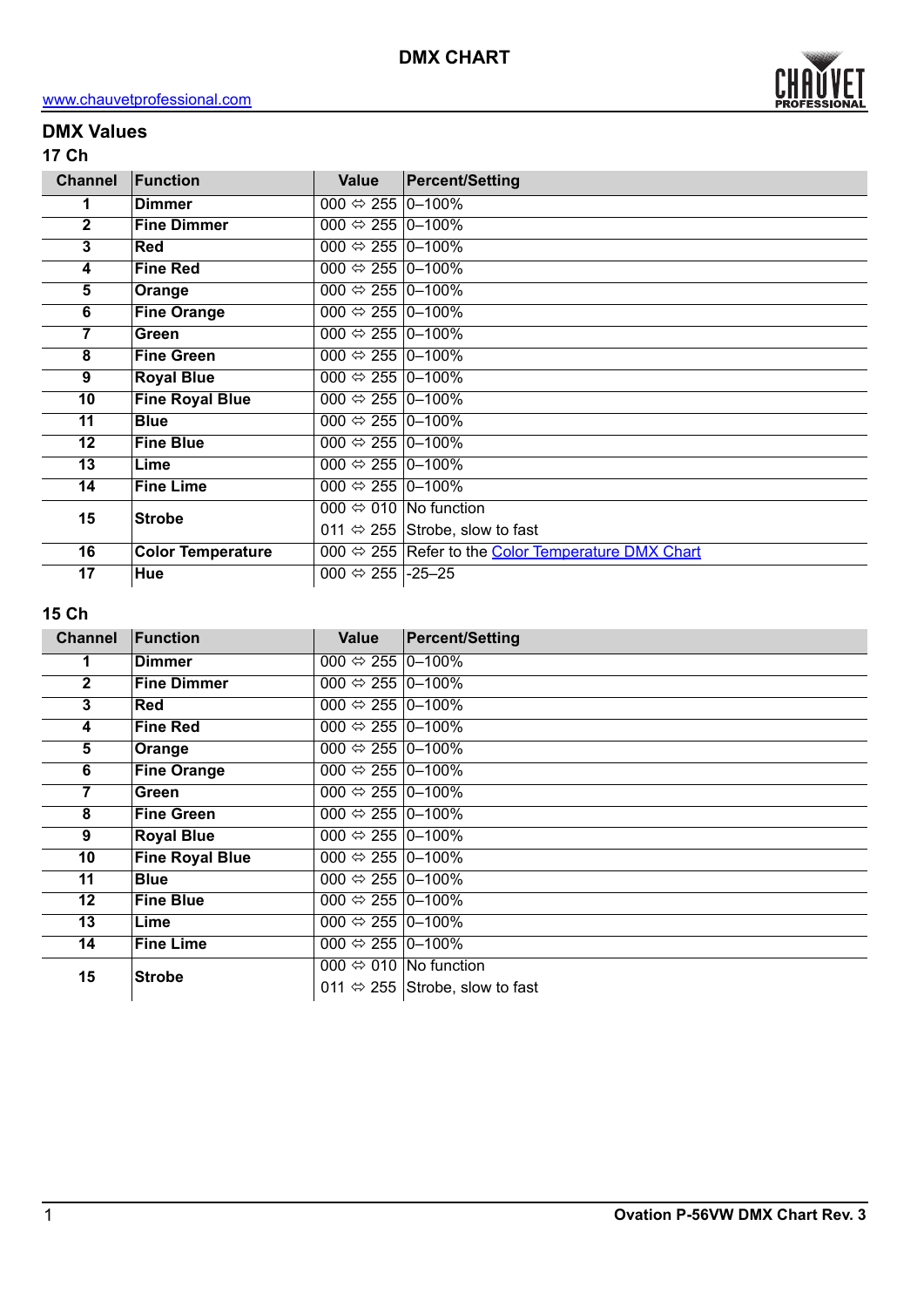

### **11 Ch**

| <b>Channel</b> | Function                                                                                       | Value                              | <b>Percent/Setting</b>                                          |  |  |  |  |
|----------------|------------------------------------------------------------------------------------------------|------------------------------------|-----------------------------------------------------------------|--|--|--|--|
|                | <b>Dimmer</b>                                                                                  | 000 $\Leftrightarrow$ 255  0-100%  |                                                                 |  |  |  |  |
| $\mathbf 2$    | 000 $\Leftrightarrow$ 255  0-100%<br><b>Red</b>                                                |                                    |                                                                 |  |  |  |  |
| 3              | Orange                                                                                         | 000 $\Leftrightarrow$ 255   0-100% |                                                                 |  |  |  |  |
| 4              | Green                                                                                          | 000 $\Leftrightarrow$ 255 0-100%   |                                                                 |  |  |  |  |
| 5              | <b>Royal Blue</b>                                                                              | 000 $\Leftrightarrow$ 255 0-100%   |                                                                 |  |  |  |  |
| 6              | <b>Blue</b><br>000 $\Leftrightarrow$ 255 0-100%                                                |                                    |                                                                 |  |  |  |  |
| 7              | 000 $\Leftrightarrow$ 255 0-100%<br>Lime                                                       |                                    |                                                                 |  |  |  |  |
| 8              | <b>Strobe</b>                                                                                  |                                    | 000 $\Leftrightarrow$ 010   No function                         |  |  |  |  |
|                |                                                                                                |                                    | 011 $\Leftrightarrow$ 255 Strobe, slow to fast                  |  |  |  |  |
| 9              | 000 $\Leftrightarrow$ 255 Refer to the Color Temperature DMX Chart<br><b>Color Temperature</b> |                                    |                                                                 |  |  |  |  |
| 10             | Hue                                                                                            | 000 $\Leftrightarrow$ 255 -25 -25  |                                                                 |  |  |  |  |
|                | Dimmer Mode*                                                                                   |                                    | $\overline{000} \Leftrightarrow 051$ Current dimmer speed mode  |  |  |  |  |
|                |                                                                                                |                                    | 052 $\Leftrightarrow$ 101 Linear dimmer                         |  |  |  |  |
| 11             |                                                                                                |                                    | 102 $\Leftrightarrow$ 152   Nonlinear dimming curve 1 (fastest) |  |  |  |  |
|                |                                                                                                |                                    | 153 $\Leftrightarrow$ 203 Nonlinear dimming curve 2             |  |  |  |  |
|                |                                                                                                |                                    | 204 $\Leftrightarrow$ 255 Nonlinear dimming curve 3 (slowest)   |  |  |  |  |



**\*Hold desired Dimmer Mode value for 3 seconds, then release. This changes the Dimmer Mode setting in the menu.**

#### **8 Ch**

| <b>Channel</b> | Function                                   | Value                            | <b>Percent/Setting</b>                         |
|----------------|--------------------------------------------|----------------------------------|------------------------------------------------|
|                | Dimmer                                     | 000 $\Leftrightarrow$ 255 0-100% |                                                |
| $\mathbf{2}$   | <b>Red</b>                                 | 000 $\Leftrightarrow$ 255 0–100% |                                                |
| 3              | 000 $\Leftrightarrow$ 255 0-100%<br>Orange |                                  |                                                |
| 4              | Green                                      | 000 $\Leftrightarrow$ 255 0-100% |                                                |
| 5              | <b>Royal Blue</b>                          | 000 $\Leftrightarrow$ 255 0-100% |                                                |
| 6              | <b>Blue</b>                                | 000 $\Leftrightarrow$ 255 0–100% |                                                |
|                | Lime                                       | 000 $\Leftrightarrow$ 255 0-100% |                                                |
| 8              | <b>Strobe</b>                              |                                  | 000 $\Leftrightarrow$ 010 No function          |
|                |                                            |                                  | 011 $\Leftrightarrow$ 255 Strobe, slow to fast |

### **6 Ch**

| <b>Channel Function</b> |                   | Value                            | <b>Percent/Setting</b> |
|-------------------------|-------------------|----------------------------------|------------------------|
|                         | <b>Red</b>        | 000 $\Leftrightarrow$ 255 0-100% |                        |
| 2                       | Orange            | $000 \Leftrightarrow 255$ 0-100% |                        |
| 3                       | Green             | 000 $\Leftrightarrow$ 255 0-100% |                        |
| 4                       | <b>Royal Blue</b> | 000 $\Leftrightarrow$ 255 0-100% |                        |
| 5                       | <b>Blue</b>       | 000 $\Leftrightarrow$ 255 0-100% |                        |
| 6                       | Lime              | 000 ⇔ 255 $ 0-100\% $            |                        |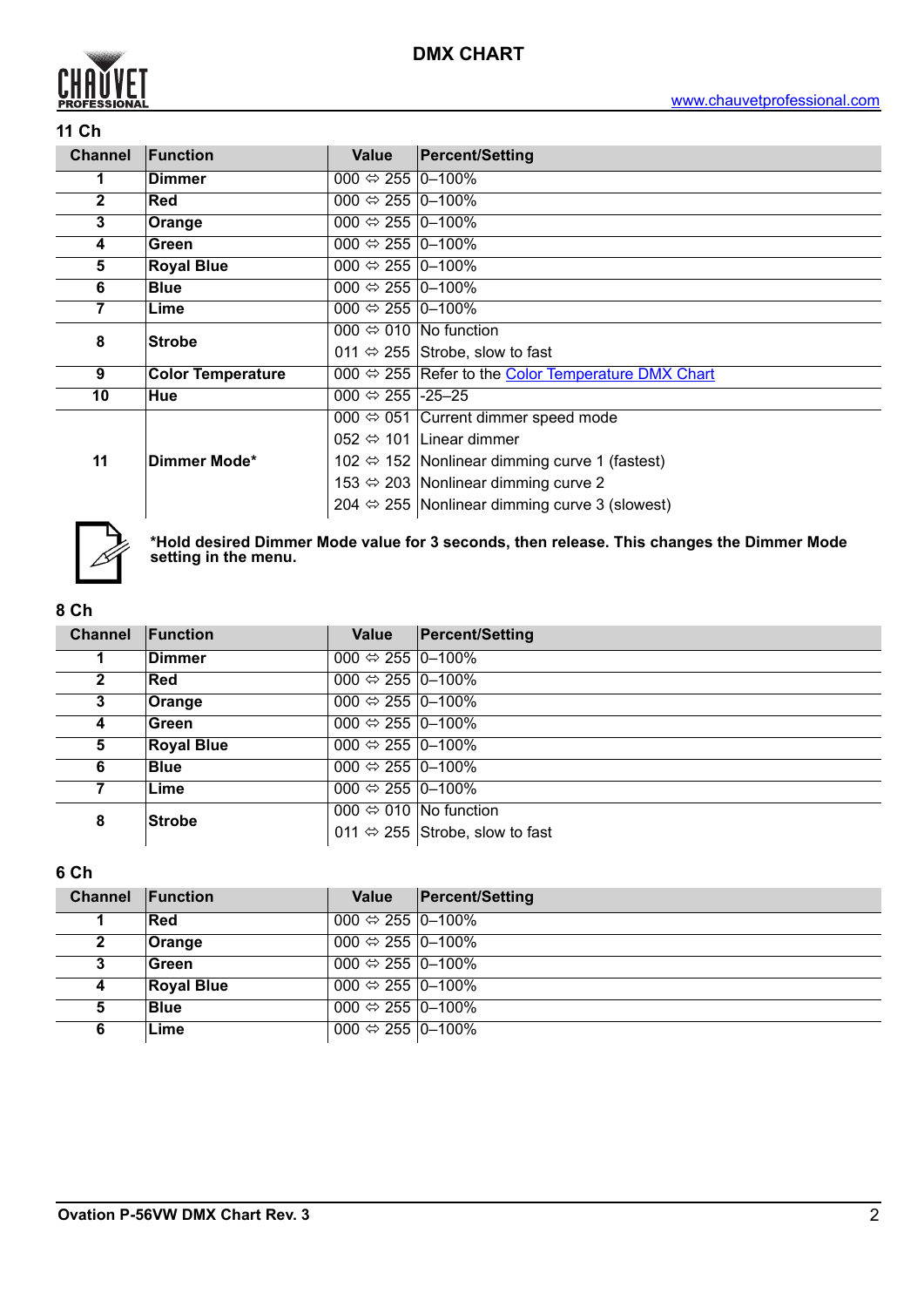

# <www.chauvetprofessional.com>

## **5 Ch**

| <b>Channel</b> | <b>Function</b>          | Value                                 | <b>Percent/Setting</b>                             |  |  |  |
|----------------|--------------------------|---------------------------------------|----------------------------------------------------|--|--|--|
|                | <b>Dimmer</b>            | 000 $\Leftrightarrow$ 255 0-100%      |                                                    |  |  |  |
| $\mathbf{2}$   | <b>Fine Dimmer</b>       | 000 $\Leftrightarrow$ 255 0–100%      |                                                    |  |  |  |
| 3              | <b>Color Temperature</b> |                                       | 000 ⇔ 255 Refer to the Color Temperature DMX Chart |  |  |  |
| 4              | Hue                      | 000 $\Leftrightarrow$ 255 -25 -25     |                                                    |  |  |  |
| 5              | <b>Strobe</b>            | 000 $\Leftrightarrow$ 010 No function |                                                    |  |  |  |
|                |                          |                                       | 011 $\Leftrightarrow$ 255 Strobe, slow to fast     |  |  |  |

## **3 Ch**

| <b>Channel</b> | $\blacksquare$ Function  | Value                                 | <b>Percent/Setting</b>                                             |
|----------------|--------------------------|---------------------------------------|--------------------------------------------------------------------|
|                | ⊺Dimmer                  | 000 $\Leftrightarrow$ 255 $ 0-100\% $ |                                                                    |
|                | <b>Color Temperature</b> |                                       | 000 $\Leftrightarrow$ 255 Refer to the Color Temperature DMX Chart |
|                | Hue                      | 000 ⇔ 255 -25-25                      |                                                                    |

# **1 Ch**

| <b>Channel Function</b> |         | <b>Value</b> | Percent/Setting                                           |
|-------------------------|---------|--------------|-----------------------------------------------------------|
|                         | ∣Dimmer |              | 000 $\Leftrightarrow$ 255  0-100%, color set through menu |